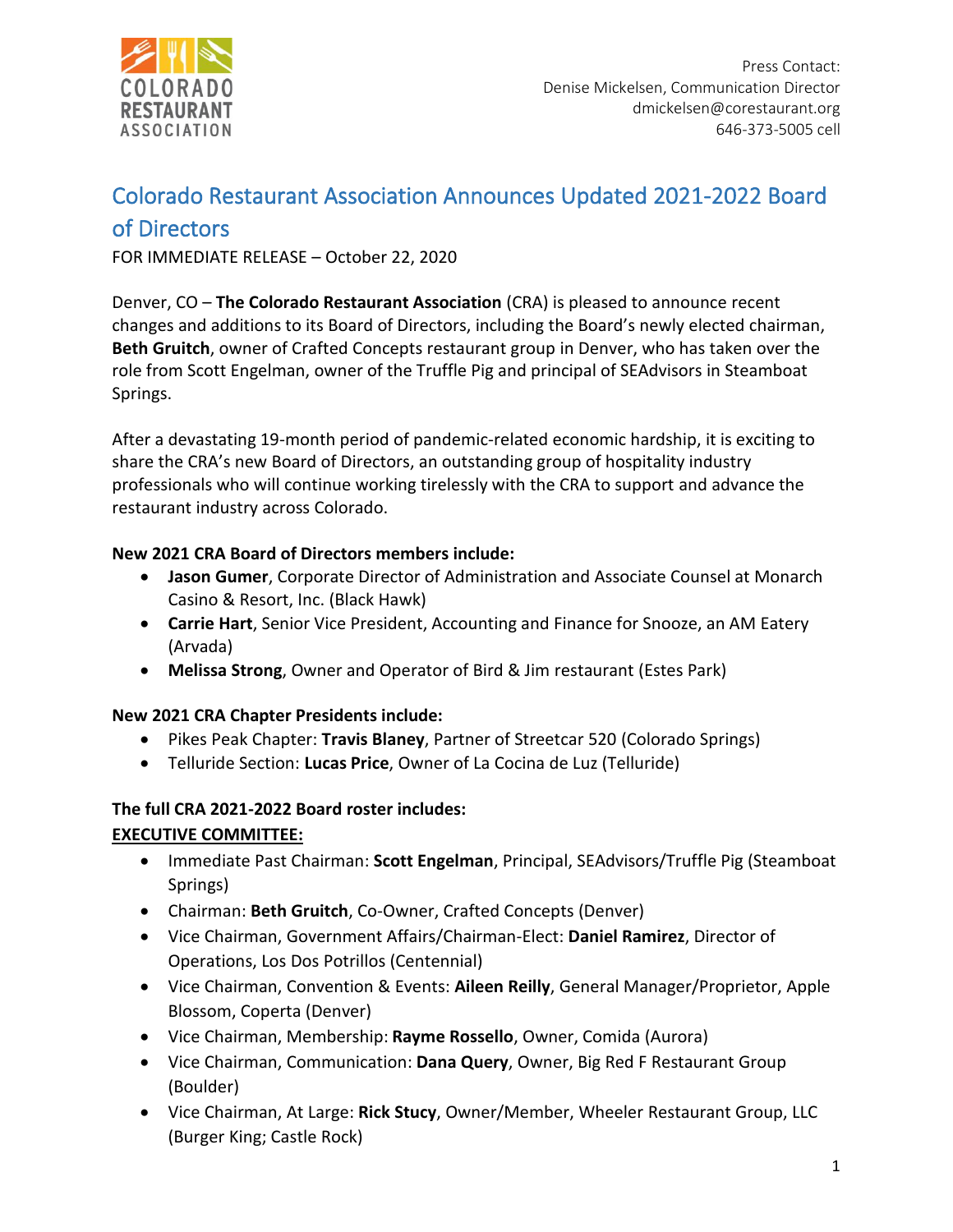

- Vice Chairman, At Large: **Marc Steron**, Managing Partner, Shanahan's Steakhouse (Denver)
- Colorado Restaurant Foundation Vice-Chairman: **Rich Schneider**, Owner**,** Raquelitas Tortillas (Denver)
- Controller: **Christopher Davis-Massey**, Owner/COO, ChoLon Restaurant Concepts, LLC (Denver)
- Treasurer: **Laura McGinley**, CFO, Wahoo's Fish Tacos
- Secretary: **Jason Gumer**, Corporate Director of Administration and Associate Counsel at Monarch Casino & Resort, Inc. (Black Hawk)
- President & CEO: **Sonia Riggs**, Colorado Restaurant Association (Denver)

# **ELECTED DIRECTORS:**

- **Mark Brinkerhoff**, Co-Founder/Owner, Brinkerhoff Hospitality (Centennial)
- **Clay Caldwell,** Owner, Mo'Betta Gumbo Inc. (Loveland)
- **Todd Clark**, DOO/Partner, Matsuhisa Colorado (Aspen)
- **Catherine Cooney**, Director of Recruiting, Cooney Consulting & Recruiting (Denver)
- **Adam Deutschmann**, General Manager, Bargreen Ellingson (Denver)
- **Ryan Fletter**, Owner & Wine Director, Barolo Grill (Denver)
- **Jason Ganahl,** Founder, GQue BBQ & Ice Cream Farm (Lone Tree)
- **Troy Guard,** Chef/Owner, TAG Restaurant Group (Denver)
- **Carrie Hart,** SVP, Accounting & Finance, Snooze an AM Eatery (Arvada)
- **Peter Hoglund,** COO, Frasca Hospitality Group (Boulder)
- **Greg Howard,** Owner, Patty Jewett Bar & Grill (Colorado Springs)
- **John Imbergamo,** President, The Imbergamo Group, Inc. (Denver)
- **Heidi Klein,** VP On-Premise Sales**,** Southern Glazer's Wine and Spirits of Colorado (Aurora)
- **Laura McGinley,** CFO, Wahoo's Fish Tacos (Boulder)
- **Kenneth Monfort,** Director/Business Dev, Monfort Companies (Denver)
- **Todd A. Moore**, District Manager, Colorado, Centerplate A Sodexo Company (Denver)
- **Franco Pisani,** Chef/Owner, Paravicini's Italian Bistro, Sopra Antipasto Wine Bar (Colorado Springs)
- **Larry Reinerth**, Owner/Operator, Reinerth Enterprises Inc. (Centennial)
- **Mark Stanley,** President**,** Phantom Partners Corp. (Culver's; Colorado Springs, Aurora, Thornton)
- **Melissa Strong,** Owner, Bird & Jim (Estes Park)
- **Chris Weil,** Regional Manager, FOODMatch Inc. (Centennial)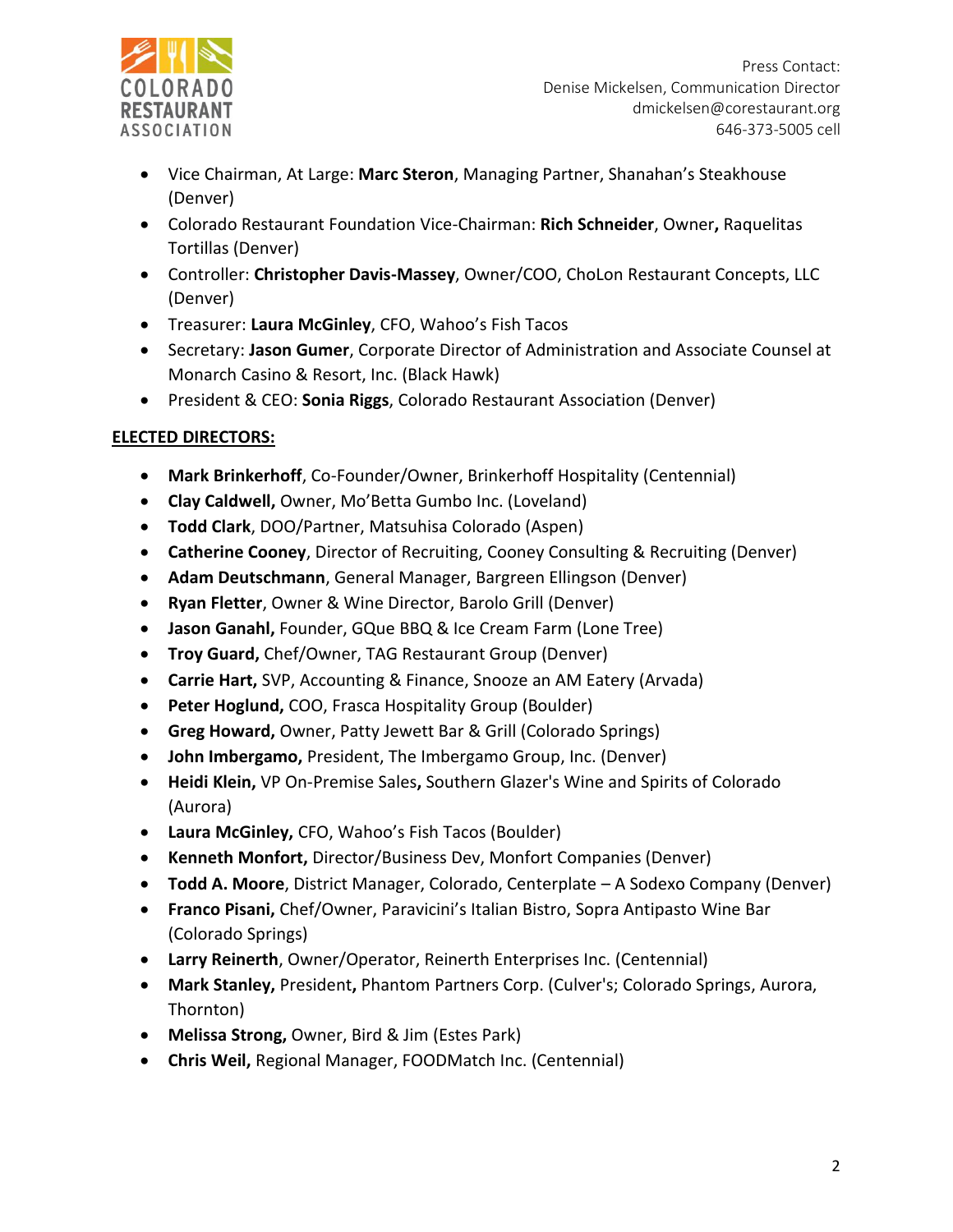

Press Contact: Denise Mickelsen, Communication Director dmickelsen@corestaurant.org 646-373-5005 cell

#### **CHAPTER PRESIDENTS:**

- Boulder County: **Tony Milazzo,** Owner, Sundown Saloon (Boulder)
- Breckenridge: **TJ Messerschmitt,** Twist/Relish
- Durango: **David Woodruff,** General Manager**,** El Moro Spirits & Tavern
- Mile High: **Ashley Hoffman**, Director of Learning & Dev., Restaurants of America (Centennial)
- Northern Colorado: **Skip Bassett**, Franchise Business Consultant**,** Culver's (Johnstown)
- Pikes Peak: **Travis Blaney,** Partner**,** Streetcar 520 (Colorado Springs)
- Steamboat Springs: **Nick Sharp**, Director of Operations, Rex's Family of Restaurants
- Telluride Section: **Lucas Price**, Owner**,** La Cocina de Luz

## **PAST CHAIRMEN:**

- **Paul Aylmer,** CFO & General Counsel, Epicurean Group (Centennial)
- **Rob Dawe,** Skylar Management Company, LLC (Denver)
- **Robert Hahn,** Asset Sources (Denver)
- **Rob Haimson,** Owner, Magnum Properties, LLC (Greeley)
- **Steve Kanatzar,** Owner, The Airplane Restaurant (Colorado Springs)
- **Karen Kristopeit-Parker,** General Manager, The Butchery (Arvada)
- **Matt Larson,** Kenny's Steak House (Greeley)
- **Dennis McCann,** President, J.D.'s Bait Shop Sports Grill (Greenwood Village)
- **Ed Novak,** Owner, Zane's Italian Bistro (Denver)
- **Craig Reed**
- **Mark Valente,** Sanborn and Company (Denver)
- **Richard Weil**, Owner, National Restaurant Consultants (Denver)
- **Rich Yoke**

## **DIRECTORS EMERITUS:**

- **H.A. Andy Divine,** Professor Emeritus (Retired), University of Denver
- **Mike Nemeth**
- **Eddie Robinson,** Manager, Robinson Management, LLC (Denver)

#### # # # # #

## **About the Colorado Restaurant Association**

The Colorado Restaurant Association (CRA) is dedicated to the enhancement and success of Colorado's foodservice industry. Founded in 1933, the CRA is the leading trade organization for the state's dynamic restaurant scene. The CRA represents, educates, and promotes a \$14 billion